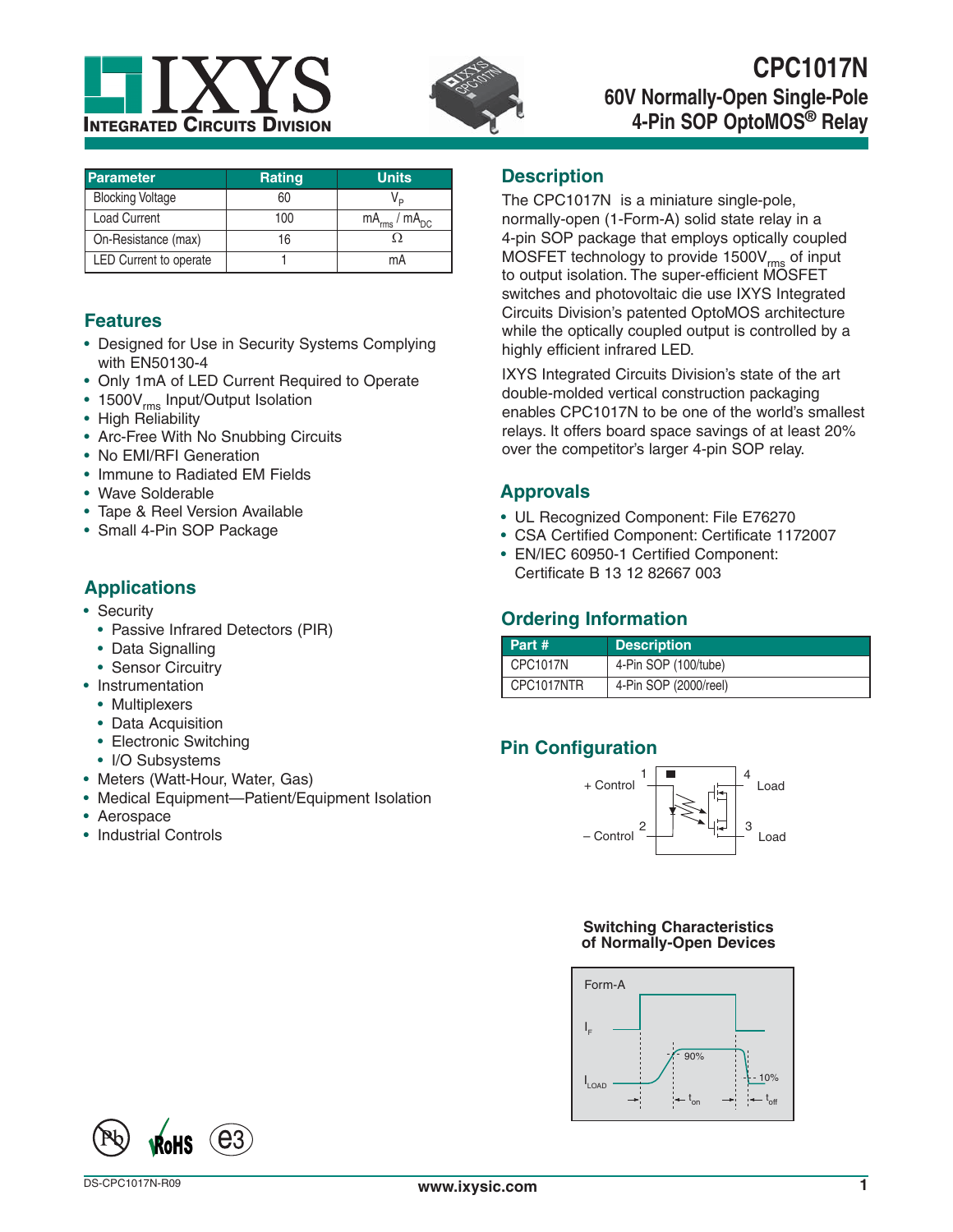### **Absolute Maximum Ratings @ 25ºC**

| <b>Parameter</b>                     | <b>Ratings</b>  | <b>Units</b>   |
|--------------------------------------|-----------------|----------------|
| <b>Blocking Voltage</b>              | 60              | V <sub>P</sub> |
| Reverse Input Voltage                | 5               | V              |
| Input Control Current                | 50              | mA             |
| Peak (10ms)                          | 1               | Α              |
| Input Power Dissipation              | 70              | mW             |
| Total Power Dissipation <sup>1</sup> | 400             | mW             |
| Isolation Voltage, Input to Output   | 1500            | rms            |
| Operational Temperature              | $-40$ to $+85$  | °C             |
| Storage Temperature                  | $-40$ to $+125$ | °C             |

<sup>1</sup> Derate linearly 3.33 mW / °C

*Absolute Maximum Ratings are stress ratings. Stresses in excess of these ratings can cause permanent damage to the device. Functional operation of the device at conditions beyond those indicated in the operational sections of this data sheet is not implied.*

*Typical values are characteristic of the device at +25°C, and are the result of engineering evaluations. They are provided for information purposes only, and are not part of the manufacturing testing requirements.*

## **Electrical Characteristics @ 25ºC**

| Parameter                                      | <b>Conditions</b>        | <b>Symbol</b>    | <b>Min</b> | <b>Typ</b> | <b>Max</b>               | <b>Units</b>           |
|------------------------------------------------|--------------------------|------------------|------------|------------|--------------------------|------------------------|
| <b>Output Characteristics</b>                  |                          |                  |            |            |                          |                        |
| <b>Load Current</b>                            |                          |                  |            |            |                          |                        |
| Continuous <sup>1</sup>                        | $I_F=2mA$                |                  |            |            | 100                      | $mA_{rms}$ / $mA_{DC}$ |
| Peak                                           | $t = 10ms$               | <sup>I</sup> LPK |            |            | ±350                     | mA <sub>p</sub>        |
| On-Resistance <sup>2</sup>                     | $I1=100mA$               | $R_{ON}$         |            |            | 16                       | $\Omega$               |
| Off-State Leakage Current                      | $V_1 = 60V_p$            | LEAK             | ٠          |            |                          | $\mu$ A                |
| <b>Switching Speeds</b>                        |                          |                  |            |            |                          |                        |
| Turn-On                                        |                          | $t_{on}$         |            |            | 10                       | ms                     |
| Turn-Off                                       | $I_F = 5mA, V_1 = 10V$   | $t_{off}$        | ٠          |            | 10                       | ms                     |
| Output Capacitance                             | $IF=0mA, V1=50V, f=1MHz$ | $C_{OUT}$        | ٠          | 5          | $\overline{\phantom{a}}$ | pF                     |
| <b>Input Characteristics</b>                   |                          |                  |            |            |                          |                        |
| Input Control Current to Activate <sup>3</sup> | $I1=100mA$               | ١F               | ٠          | 0.4        |                          | mA                     |
| Input Control Current to Deactivate            |                          | ١F.              | 0.3        | ۰          | ٠                        | mA                     |
| Input Voltage Drop                             | $I_c = 5mA$              | $V_F$            | 0.9        | 1.2        | 1.4                      | V                      |
| Reverse Input Current                          | $V_{\rm B} = 5V$         | <sup>I</sup> R   | ٠          | ٠          | 10                       | μA                     |
| <b>Common Characteristics</b>                  |                          |                  |            |            |                          |                        |
| Capacitance, Input to Output                   | $V_{10} = 0V$ , f=1MHz   | $C_{10}$         | ٠          |            | $\overline{\phantom{a}}$ | pF                     |

Load current derates linearly from 100mA @ 25°C to 80mA @ 80°C.

Example 1 Load current derates linearly from Tuvilin to the<br>
<sup>2</sup> Measurement taken within 1 second of on-time.<br>
<sup>2</sup> Measurement taken within high temperature ope 3 For applications requiring high temperature operation (greater than 60ºC) a minimum LED drive current of 3mA is recommended.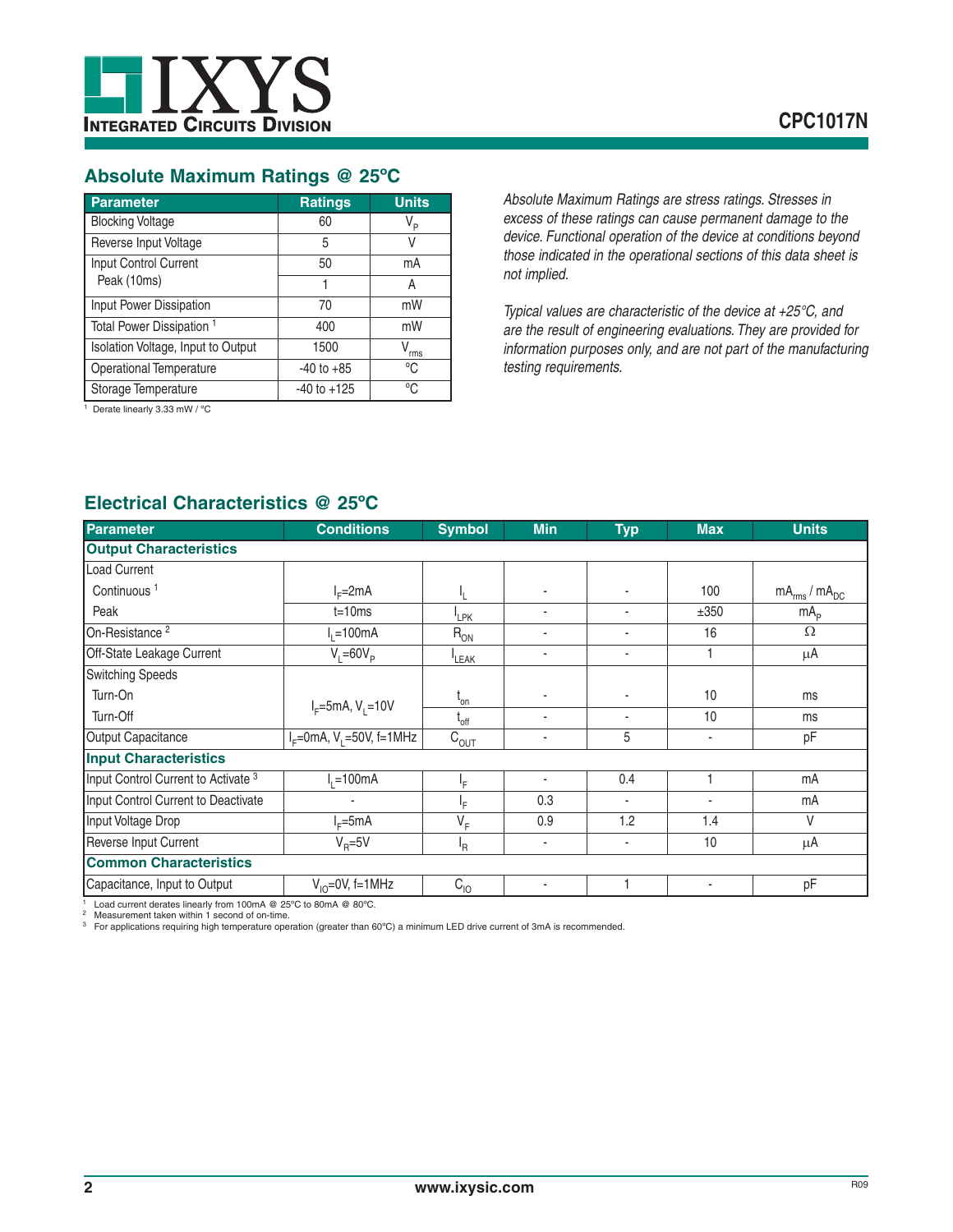

## **PERFORMANCE DATA @ 25ºC (Unless Otherwise Noted)\***











**Typical On-Resistance Distribution (N=50, I<sub>1</sub>=100mA)** 



**Typical Blocking Voltage Distribution (N=50)**





\*The Performance data shown in the graphs above is typical of device performance. For guaranteed parameters not indicated in the written specifications, please contact our application department.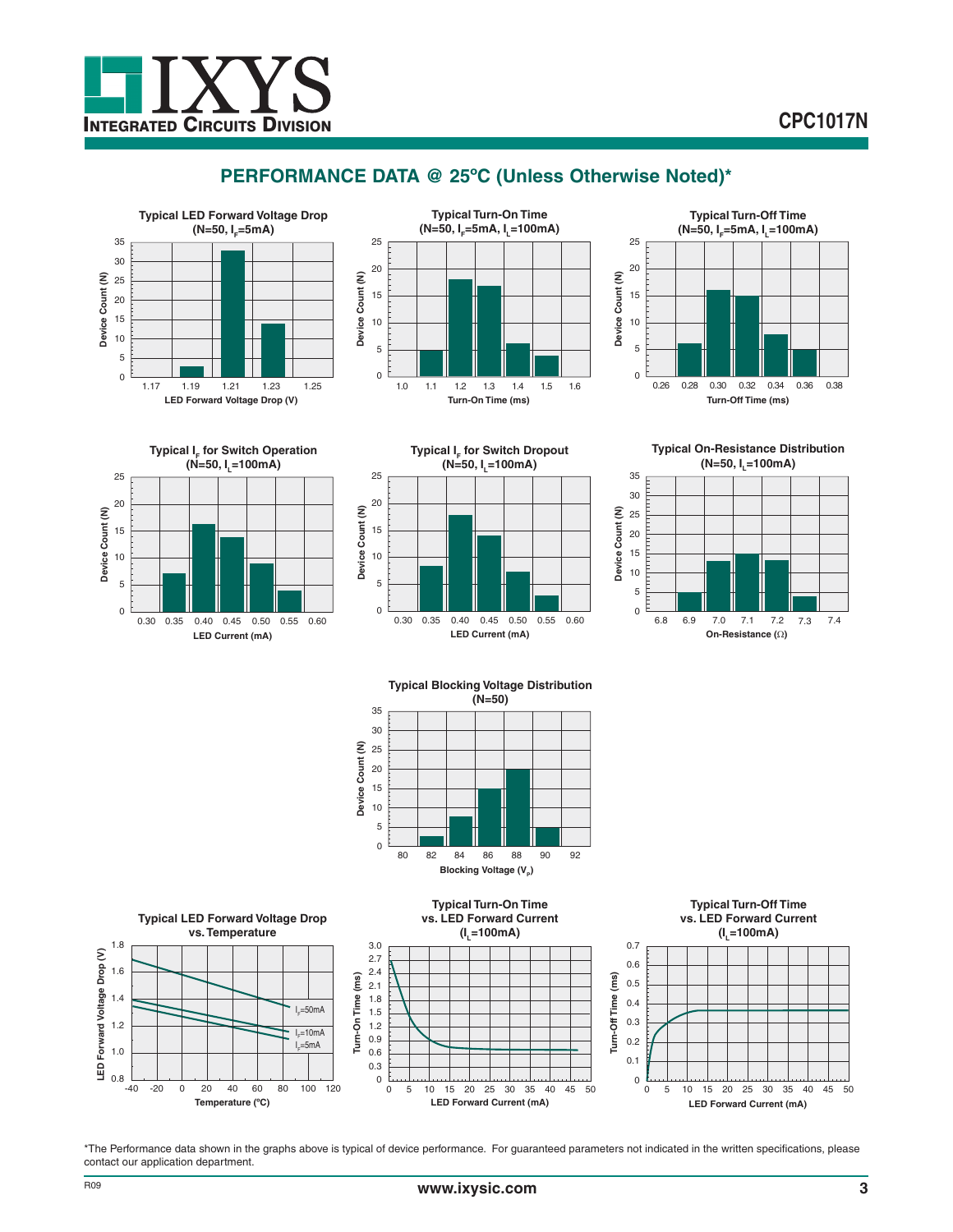



**INTEGRATED CIRCUITS DIVISION** 



**Time**  $100\mu s$  1ms 10ms 100ms 1s 10s 100s

\*The Performance data shown in the graphs above is typical of device performance. For guaranteed parameters not indicated in the written specifications, please contact our application department.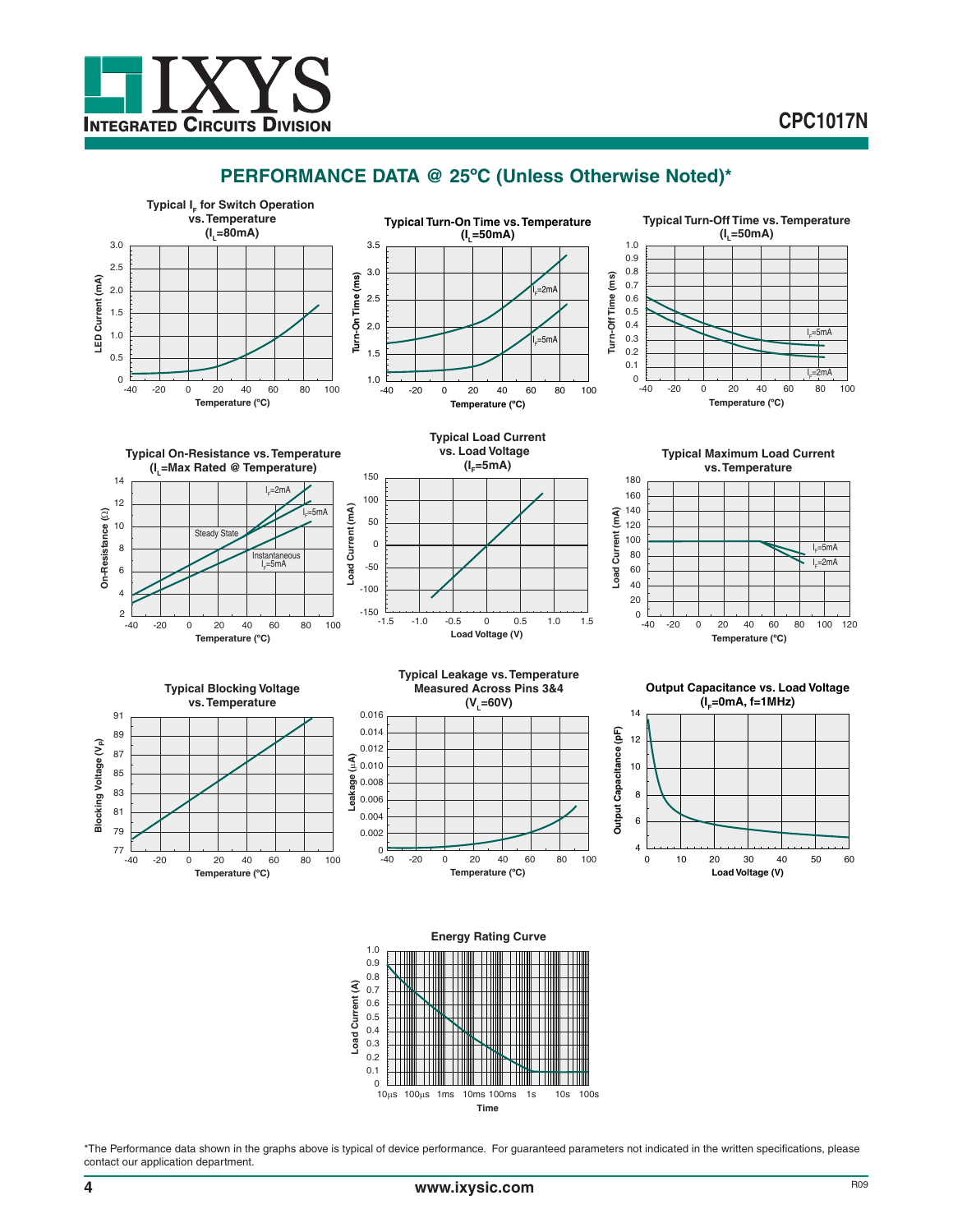

## **Manufacturing Information**

### **Moisture Sensitivity**

All plastic encapsulated semiconductor packages are susceptible to moisture ingression. IXYS Integrated Circuits Division classified all of its plastic encapsulated devices for moisture sensitivity according to the latest version of the joint industry standard, **IPC/JEDEC J-STD-020**, in force at the time of product evaluation. We test all of our products to the maximum conditions set forth in the standard, and guarantee proper operation of our devices when handled according to the limitations and information in that standard as well as to any limitations set forth in the information or standards referenced below.

Failure to adhere to the warnings or limitations as established by the listed specifications could result in reduced product performance, reduction of operable life, and/or reduction of overall reliability.

This product carries a **Moisture Sensitivity Level (MSL) rating** as shown below, and should be handled according to the requirements of the latest version of the joint industry standard **IPC/JEDEC J-STD-033**.

| 'Device <sub>'</sub> | Moisture Sensitivity Level (MSL) Rating |  |
|----------------------|-----------------------------------------|--|
| CPC1017N             | MSL <sub>3</sub>                        |  |

### **ESD Sensitivity**



This product is **ESD Sensitive**, and should be handled according to the industry standard **JESD-625**.

### **Soldering Profile**

This product has a maximum body temperature and time rating as shown below. All other guidelines of **J-STD-020** must be observed.

| <b>Device</b>   | <b>Maximum Temperature x Time</b> | <b>Maximum Reflow Cycles</b> |
|-----------------|-----------------------------------|------------------------------|
| <b>CPC1017N</b> | 260°C for 30 seconds              |                              |

### **Board Wash**

IXYS Integrated Circuits Division recommends the use of no-clean flux formulations. However, board washing to remove flux residue is acceptable. Since IXYS Integrated Circuits Division employs the use of silicone coating as an optical waveguide in many of its optically isolated products, the use of a short drying bake could be necessary if a wash is used after solder reflow processes. Chlorine- or Fluorine-based solvents or fluxes should not be used. Cleaning methods that employ ultrasonic energy should not be used.